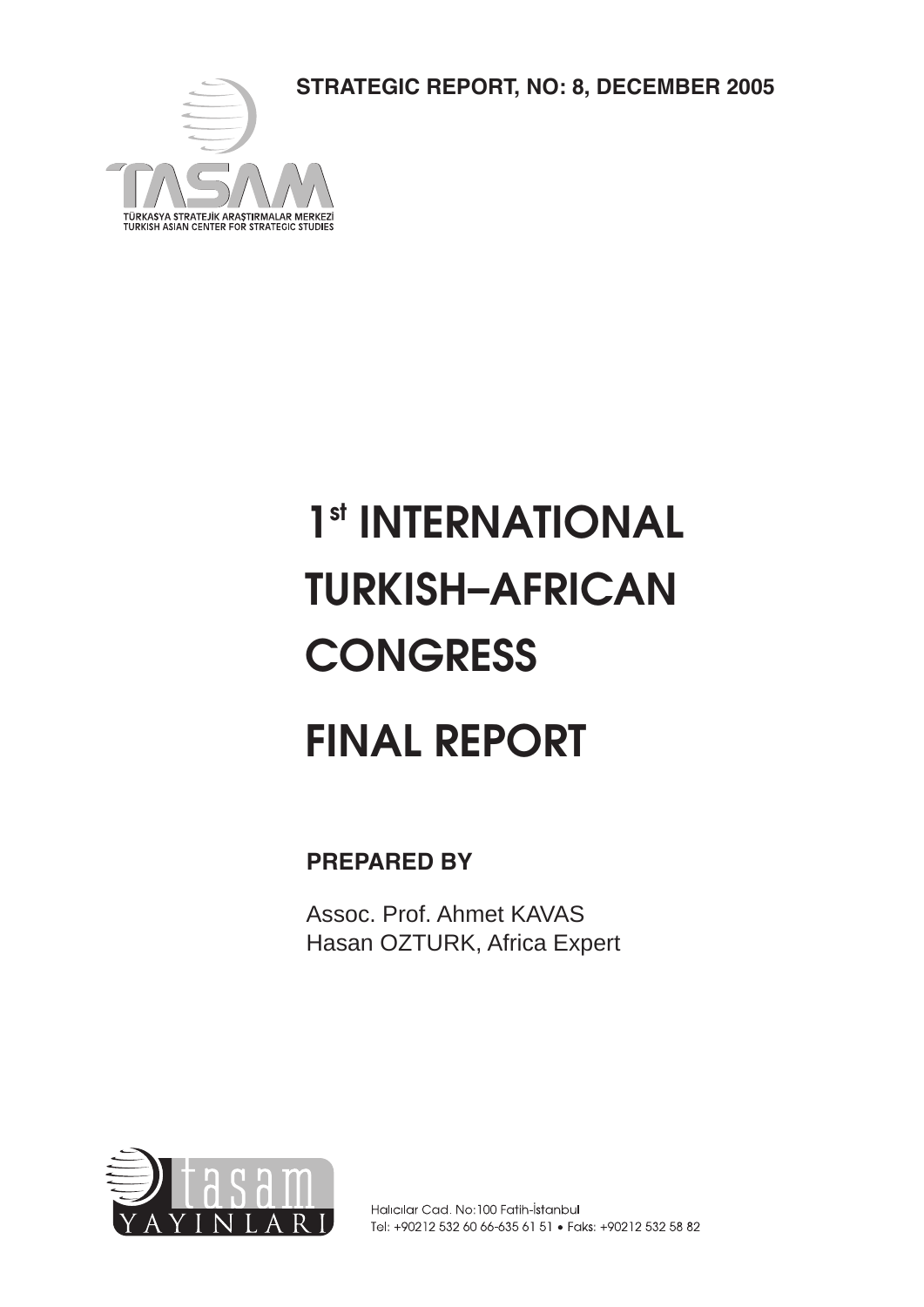# **CONTENT**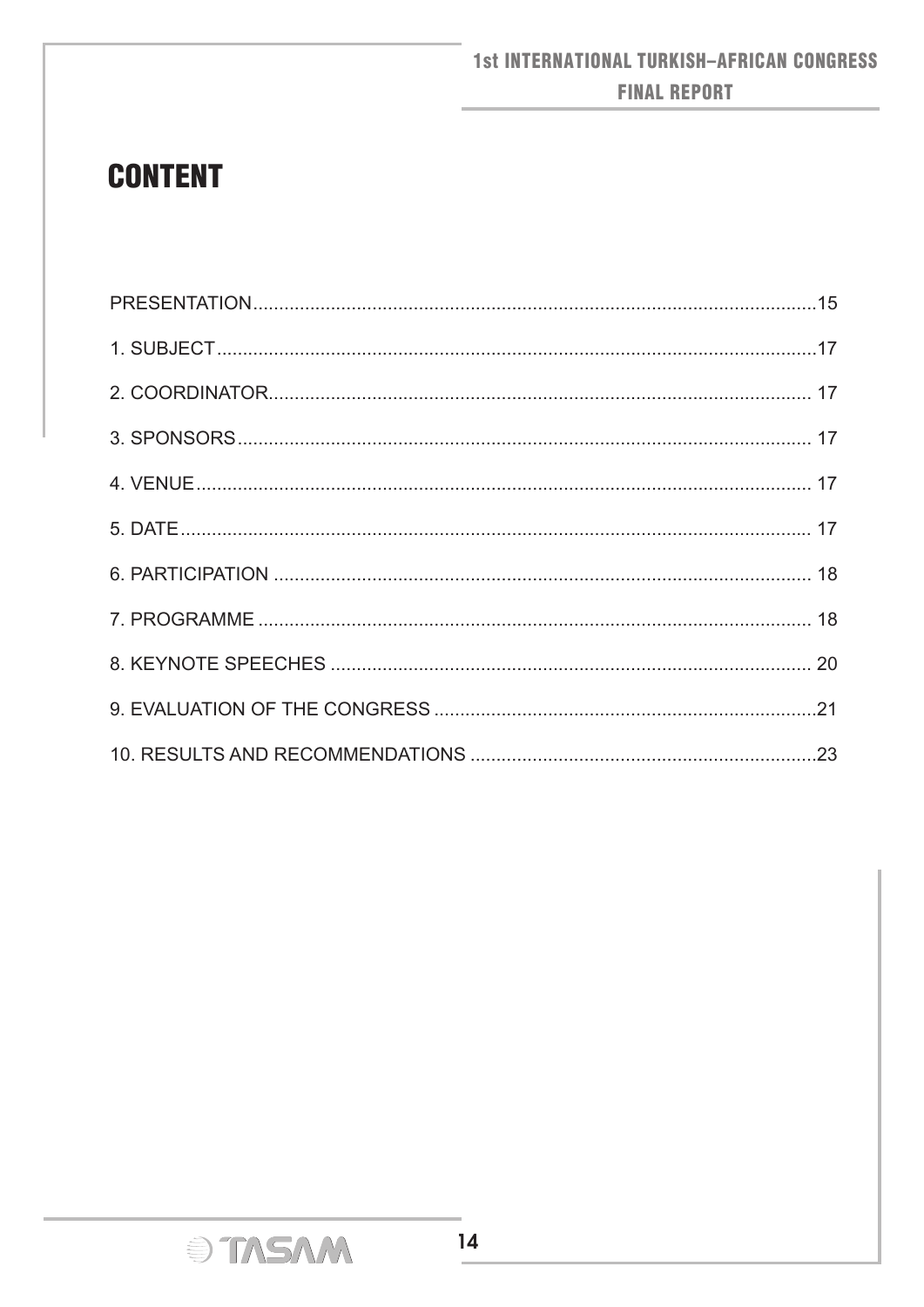# PRESENTATION

It was obviously comprehended through last year that declaration of 2005 as "the Year of Turkey's Opening to Africa" is a very well decision. Increasing relations and cooperation of the African countries with the EU; with international organizations such as the OIC and G8; with great states that play effective role in world politics, such as USA, France, UK, Russia and China; and with Turkey who is increasing its power and position as a regional actor are recognized as milestone for Africa.

The expansion of the Ottoman Empire through Asia, Europe and Africa, and foundation of its local administrations in these continents contributed to the establishment of many modern states of the present world. On the other hand, Turkey's membership process to the EU arrived to the final phase of its long process.

While Turkey improves its relations with Asian countries, government's initiative of establishing close relations with the African states is regarded as a very crucial issue and a considerable development for Turkey. Therefore, Turkey aims to become a new, reliable, stable and hopeful bridge among the continents of Asia, Europe and Africa.

Africa has been generally involved and mentioned in the world agenda with very negative and miserable image and lots of realities about Africa have been undervalued. Although many successes and gains have been attained by the Africans and international organizations which cooperate with the African states, these achievements are not put on the agenda and taken into account. The recent activities of regional integration schemes such as NEPAD and CEN-SAD under leadership of the African Union involving 53 states make us hopeful and optimistic about the future of Africa.

I think that positive relations between Turkey and Africa have been achieved in the recent years through quite number of top-level Turkish bureaucrats' visit to the African states and increasing industrial and commercial investments of the Turkish private entrepreneurs in the African countries. Our country has gained a lot of economic advantages from investment opportunities, which have started in North Africa and then prevailed over the continent since 1970.

In the present days, Sub-Saharan states become focus of the world politics because generally Africa means such Sub-African region involving about 40 states. Struggle for creation of national identity of these states founded after the colonial era has not been completed yet. But in the long term, if struggles and initiatives for transition of the African Union into the United States of Africa produce positive and constructive results, an African identity and citizenship will develop.

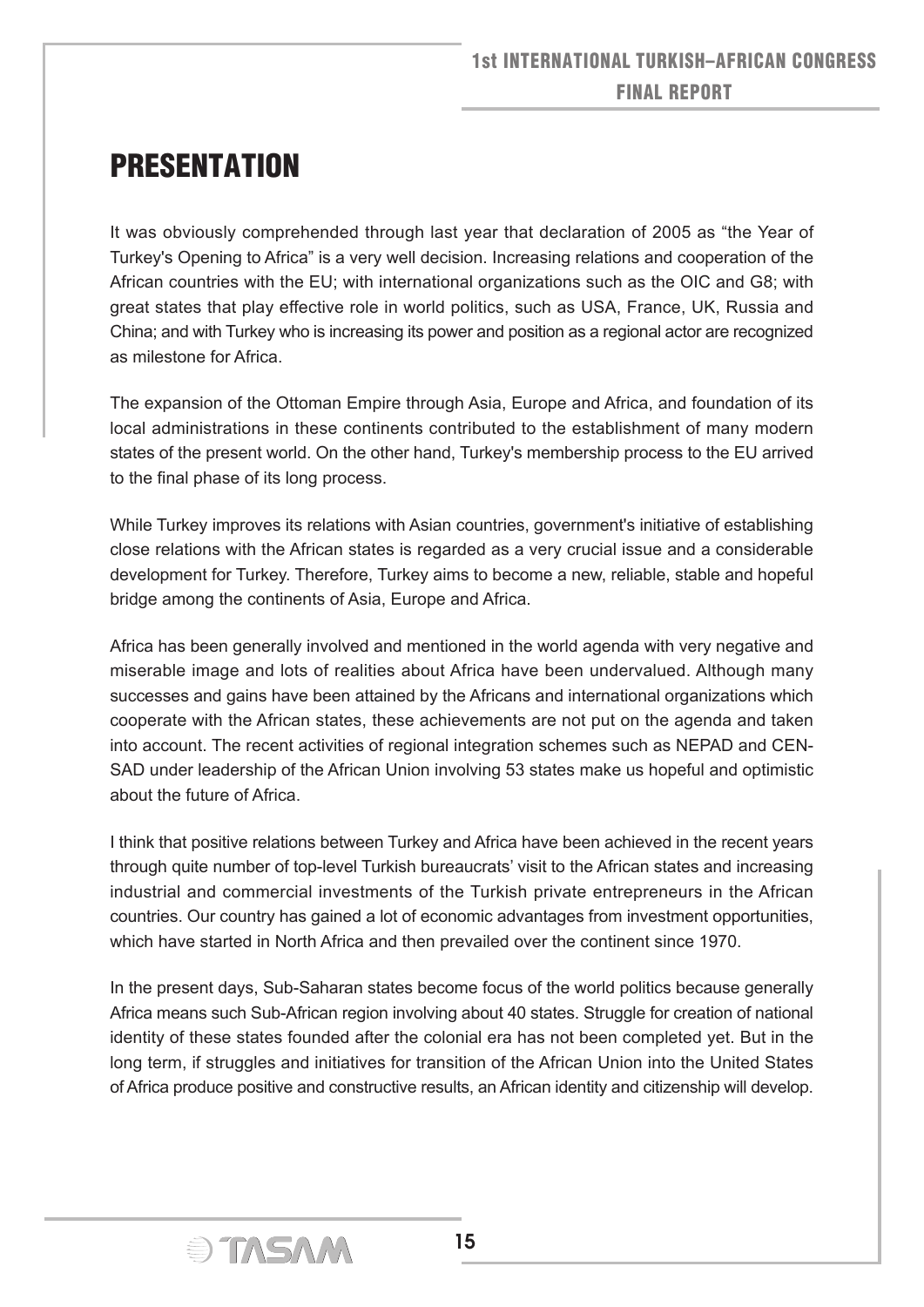Africa is not an old continent, but fatigue, and in the words of Africans, it is a "young" continent. With its rich resources, economic potential and investment opportunities Africa is an attractive continent for big companies and entrepreneurs of the world.

"The First International Turkish-African Congress" was organized in cooperation with Ministry of Foreign Affairs, Turkish Cooperation and Development Agency (TIKA), the Scientific & Technological Research Council of Turkey (TUBITAK) and Fly Air under coordination of TACSS with the aim of emphasizing historical relations between Turkey and Africa and contributing creation and development of new political, economic and socio-cultural relations in the future. I thank and congratulate the TACSS staff for their contributions and sacrifices in planning, organization and execution of the congress.

Our country hosted many lecturers and experts about Africa, history, civilization, economy, international relations, politics, security, sociology and culture in the congress organized on 23- 24 November 2005. Also, Turkish experts, diplomats and politicians participated in the congress. Furthermore, eight African embassies in Ankara paid close attention to the congress.

The African Union whose headquarters is in Addis Ababa, the capital of Ethiopia, which develops as Brussels of Africa was represented at chairman level. Alpha Oumar KONARE, Chairman of the African Union Commission and Prof. Ekmeleddin İHSANOĞLU, Secretary General of OIC, participated to the congress and presented keynote speeches. In the keynote speech, Assoc. Prof. Abdullah GÜL, Minister of Foreign Affairs and Deputy Prime Minister, emphasized that "Humanity has obligation for Africa". I think the congress organized by TACSS is an important step for undertaking and enforcement of such obligation. Africa will not wait for us, and we will not wait for Africa, because bridges were already established for the future and walking on these bridges is our duty. TACSS, that considers "2005, the Year of Opening up to Africa" as departure point for the future, aims at to continue its activities within extensive spectrum and strategies forming synergy for Africa and Turkey.

Bearing in mind the historical relations between Turkey and Africa, I hope that results of the congress will contribute to construction and development of a new future for the Turkish-African relations.

> Süleyman ŞENSOY Chairman of TACSS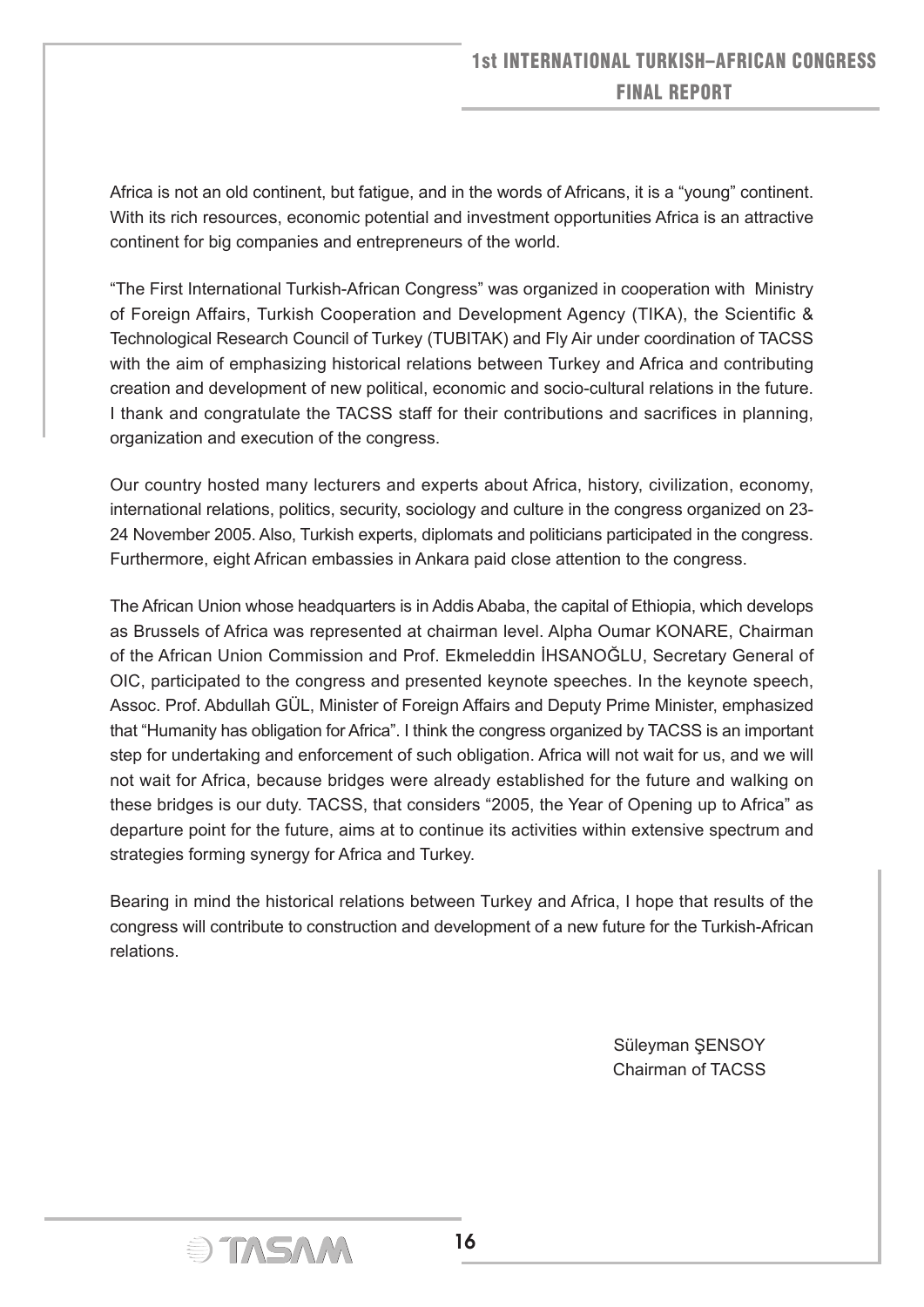# **1. SUBJECT**

First International Turkish African Congress

# **2. COORDINATOR**

Coordinator of the congress is Turkish Asian Center for Strategic Studies (TACSS).

Turkish Asian Center for Strategic Studies (TACSS) is one of the specialized institution which unites the entrepreneurs, scholars and researchers, who understand the significance of the strategic research and who aim at meeting our country's needs on this issue.

Objective of TACSS is to initiate and provide decision-makers with realistic, dynamic, creative, and effective solutions and decision options through scientific research, studies, analysis, and evaluations related to Turkey and the surrounding region's historical, cultural, political, economic, legal, sociological, and geopolitical structure; its bilateral, regional, and multilateral international relations; and its political, economic, and socio-cultural issues.

TACSS is a private and independent center which serves Turkish and foreign private and public institutions in studies about different issues and finances its activities by sponsorships and payments deriving from such services.

## **3. SPONSORS**

The congress was organized with cooperation of Ministry of Foreign Affairs, Ministry of Culture and Tourism, Turkish Cooperation and Development Agency (TIKA), the Scientific & Technological Research Council of Turkey (TUBITAK) and Fly Air.

#### **4. VENUE**

Grand Cevahir Congress Center Darülaceze Street, OKMEYDANI SISLI / ISTANBUL Tel: 0 212 314 42 42 Fax: 0 212 314 42 44

## **5. DATE**

23-24 November 2005

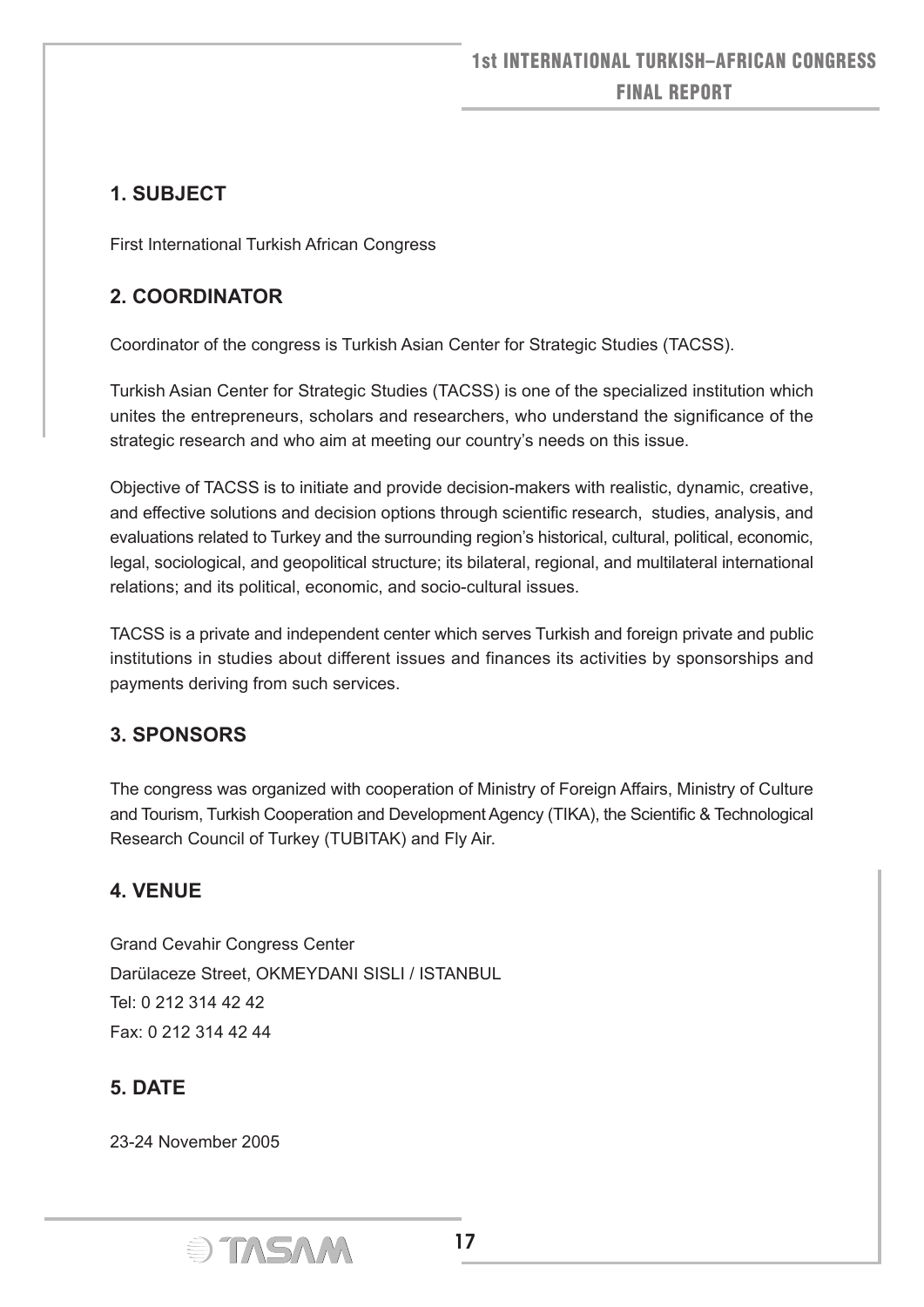#### **6. PARTICIPATION**

Approximately 270-300 people including Alpha Omar Konare, Chairman of the African Union Commission, Prof. Ekmeleddin İHSANOĞLU, Secretary General of OIC, Assoc. Prof. Abdullah GÜL, Minister of Foreign Affairs and Deputy Prime Minister, African states' diplomatic representatives in Turkey, businessmen and representatives from private sector, academicians, university students, representatives from non-governmental organizations (NGOs) and media participated to the congress.

#### **7. PROGRAMME OF THE CONGRESS**

#### **Keynote Speeches**

Süleyman ŞENSOY, Chairman of TACSS Prof. Ekmeleddin İHSANOĞLU, Secretary General of OIC Assoc. Prof. Abdullah GÜL, Minister of Foreign Affairs and Deputy Prime Minister Alpha Oumar KONARE, Chairman of the African Union Commission

#### **1st Session: A General View on the History of Africa**

Heads of the Session: Prof. Abdurrahman ÇAYCI, Hacettepe University, Ankara M. Hasan Ahmed EL-HAC, Ambassador of Sudan

*1. Pre-Ottoman Africa* Prof. Abdurrahman ÇAYCI, Hacettepe University, Ankara

*2. Africa in the Ottoman Era* Prof. Tayeb CHENNTOUF, University of Es-Seina, Oran, Algeria Prof. Jillali El ADNANI, Agadir University, Morocco

*3. Africa in the Colonial Era* Assoc. Prof. Ahmet KAVAS, TACSS Africa Project Manager

#### **2nd Session: Africa in the 21st Century**

*Heads of the Session:* L.M. Sobizana MNGQIKANA, Ambassador of Republic of South Africa

*1. A General View on the Contemporary Africa* Hıfzı TOPUZ, UNESCO, Journalist

*2. Africa in International Relations* Assoc. Prof. Bülent ARAS, TACSS Project Manager

*3. Africa's Economic Potential and Investment Opportunities* Sedat Aybar, Ph. D., Kadir Has University, Istanbul

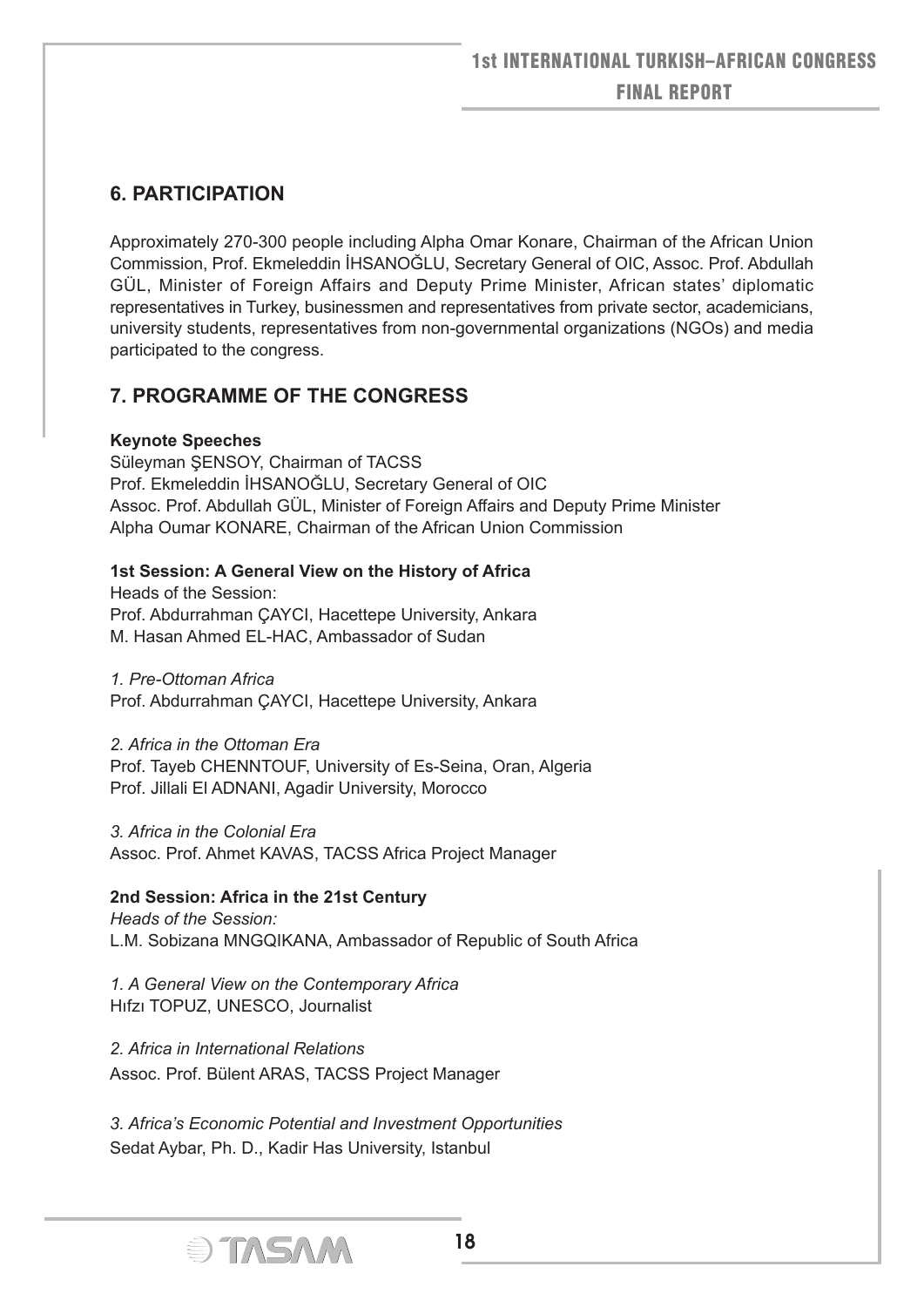*4. The Role and Efficiency of Foreign Aid in Africa's Development (Problems and Recommendations)*

Zahra NURU, Director and Senior Advisor to the Under Secretary-General, UN-OHRLLS Prof. Seithy CHACHAGE, University of Dar es Salam, Tanzania

*5. Security Issues in Africa, Their Reflections to Europe and Recommendations* Assist. Prof. Kenan DAĞCI, Kocaeli University, Turkey

#### **3rd Session: Relations between Turkey and Africa**

Heads of the Session:

Prof. Hasret ÇOMAK, Dean of Faculty of Communication, Head of the Department of International Relations, Kocaeli University, Turkey

*1. Political Relations*

Can ALTAN, Ambassador, Turkey Prof. Yusuf FADL, Head of the Department of Turkish Studies, University of Khartum, Sudan

*2. Cooperation for Development*

Ret. Senior Marine Colonel Ali ÇANKAYA, Head of Strategy Developing, Planning and Coordination Department of TİKA

*3. Economic Relations* Cem TOPBAŞ, Foreign Trade Consultant

*4. Sociocultural Relations* Prof. Muhammed BAKARI, Fatih University

*5. Africans in Turkey* Prof. Orhan KURAL, Istanbul Technical University, Benin Honorary Consul

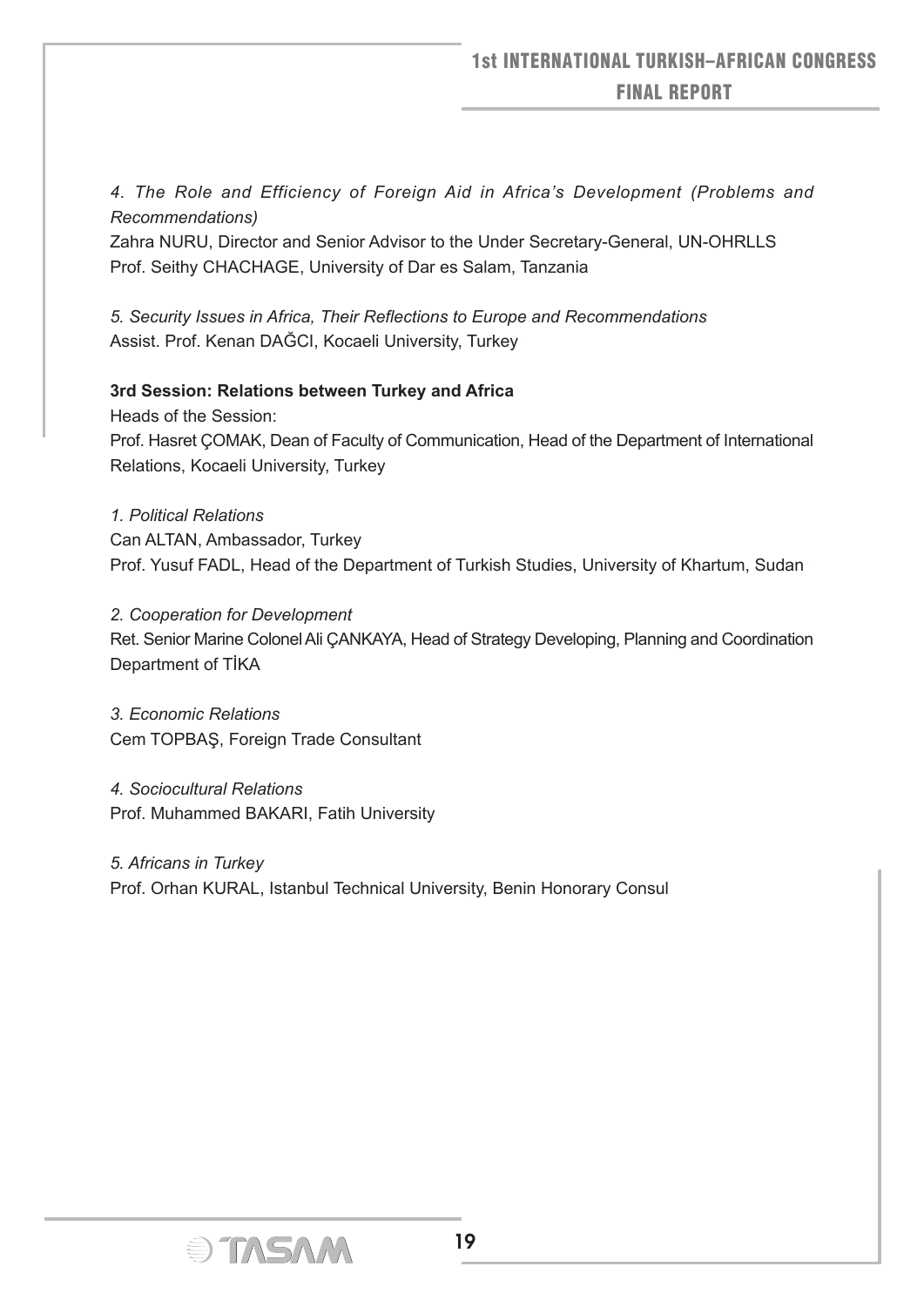#### **8. KEYNOTE SPEECHES**

In the congress, Süleyman ŞENSOY, Chairman of TACSS, Prof. Ekmeleddin İHSANOĞLU, Secretary General of OIC, Assoc. Prof. Abdullah GÜL, Minister of Foreign Affairs and Deputy Prime Minister, Alpha Oumar KONARE, Chairman of the African Union Commission presented keynote speeches.

In keynote speeches of First International Turkish-African Congress, Süleyman ŞENSOY, Chairman of TACSS, emphasized increasing importance of Turkey in international relations and explained study groups established within TACSS about the European Union, Asia and Africa:

"... We have ten study groups such as the EU Study Group, Global and Regional Power Centers Study Group, Africa Study Group and the Caucasus - Central Asia - the Middle East Study Group. We conduct studies about Turkey's domestic problems and Turkey in the current international conjuncture. . ."

Also, Süleyman ŞENSOY pointed that "Nowadays, the West, especially EU and USA, concentrates their studies on Africa and Asia, because the future of the world and most of natural resources in the world are in these two continents..."

He declared that, in the near future, TACSS will transform its Africa Study Group into Institute of Africa Studies.

Prof. Ekmeleddin İHSANOĞLU participated in the congress in the name of 57 Islamic countries, stated that 27 of the 57 members of OIC are African countries. He emphasized that the African countries, that had determinative position in OIC, would also play important roles in the future of Africa and World.

He also expressed that developing countries including member countries of OIC should find ways for improving their economic condition in order to protect and continue their existence within the global environment that is determined by intensive international competition, globalization and liberalization. For this purpose, one of the policies that can be enforced is to increase economic cooperation among such countries. Prof. Ekmeleddin İHSANOĞLU stated that, "I believe that First Turkish-African Congress organized by TACSS will provide pragmatic and applicable policies in order to improve economic and commercial relations between Turkey and Africa."

On the other hand, Assoc. Prof. Abdullah GÜL, Minister of Foreign Affairs and Deputy Prime Minister, in his keynote speech, explained that "relations between Turkey and Africa traces back

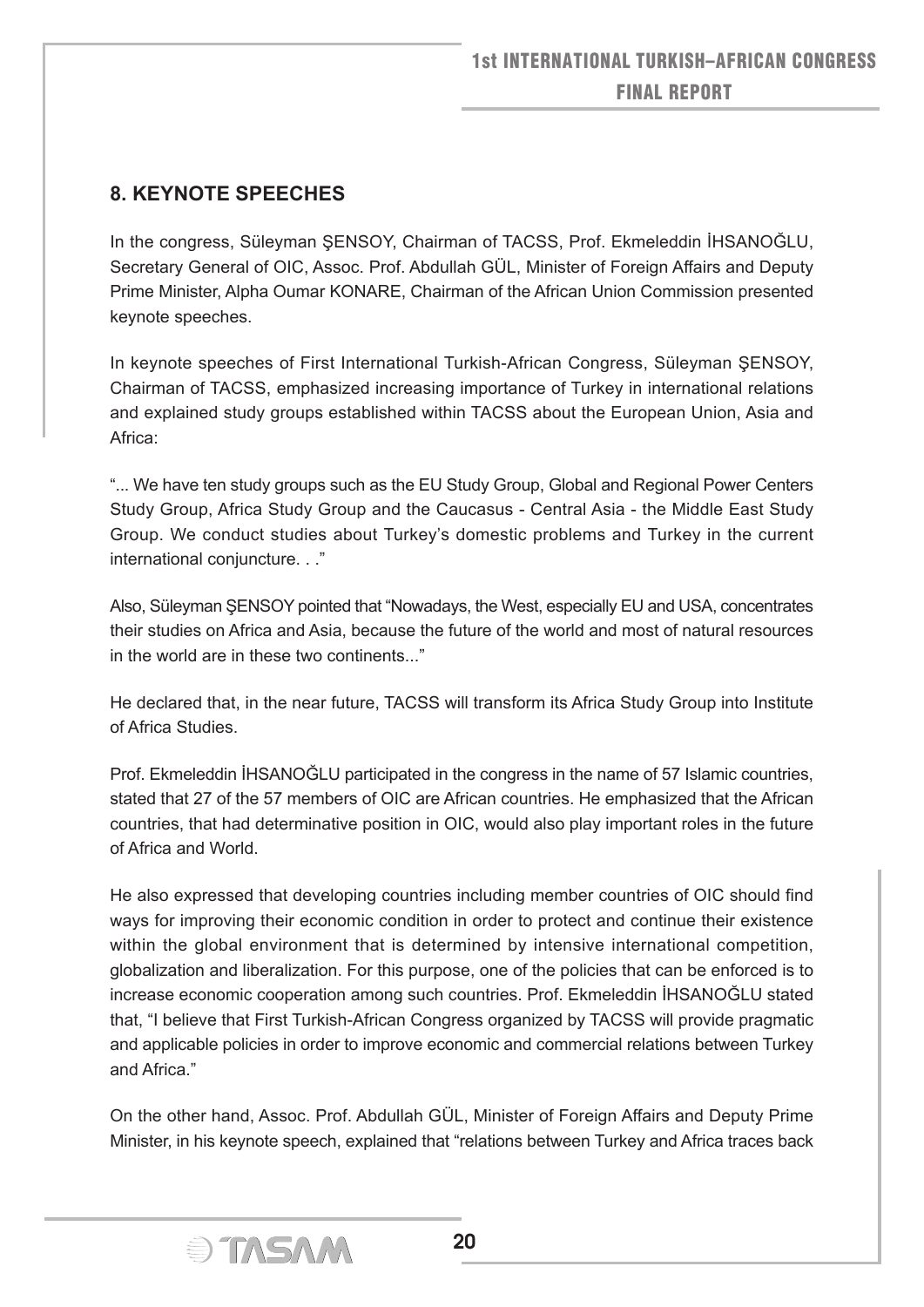to the Ottoman era. Turks established good and friendly relations with the continent. So, deep cultural, political, humane and moral relations were constructed between Turkish and African people. Furthermore, he stressed that "Turkey recognized declaration of independence of African states in the 1960s and started diplomatic relations with them. Today, we have 12 embassies and more than 20 honorary consulates general in the continent." Minister Abdullah GÜL, who pointed Turkey's relations with Africa improves continuously, thanked Alpha Oumar KONARE for admission of Turkey as an observer in the African Union on 12 April 2005.

Alpha Oumar KONARE, Chairman of the African Union Commission, who gave the last keynote speech and expressed his gladness at being as the first chairman of African Union visiting Turkey since its foundation in 1963. He explained that "Africa has an area of 30 million  $km^2$ which can enclose China, India, European countries, North American countries and Argentina. The African Union with its 57 members constitutes thirty percent of the UN member states and has a determinative power in decision making process within the UN. Videos and news in world media on AIDS, poverty, starvation, misery, domestic and civil wars and chaos such as in Rwanda, Algeria, Sudan and wars among neighbor states generally form image of Africa in the world public opinion. They are undeniable realities of Africa. However, the Africans are not the only responsible for these bad issues. They derive from the colonial era and developed states' policies that strive for exploiting agriculture, resources and mines of African countries. Africa can overcome all of them, since we will become the third biggest human power in the world in 2025 with its area and population, which will be 1 billion 400 million." Moreover, Chairman Alpha Oumar KONARE emphasized that Turkey will be the most important bridge and mediator among the EU, Asia and Africa in the near future.

## **9. EVALUATION OF THE CONGRESS**

First International Turkish-African Congress was organized by Turkish Asian Center for Strategic Studies (TACSS) on 23-24 November 2005 in Istanbul. Alpha Omar Konare, Chairman of the African Union Commission comprised 53 African states, Prof. Ekmeleddin İHSANOĞLU, Secretary General of OIC comprised 57 Islamic states, Assoc. Prof. Abdullah GÜL, Minister of Foreign Affairs and Deputy Prime Minister, accepted our invitation and participated in the congress. Distinguished scientist from Turkey and foreign countries, diplomats, Ministry of Culture and Tourism of Turkey, TİKA and TUBITAK that conduct effective projects on the international level contributed to the congress.

Preparations for the First International Turkish-African Congress started approximately one year ago. Because Republic of Turkey declared 2005 as "Year of Turkey's Opening up to Africa", the government supports and encourages studies and projects which contribute to the "Policy of Opening up Africa" in various fields. In this regard, TACSS established the Africa Study Group, in addition to the nine study groups such as the European Union, Caucasus and Middle

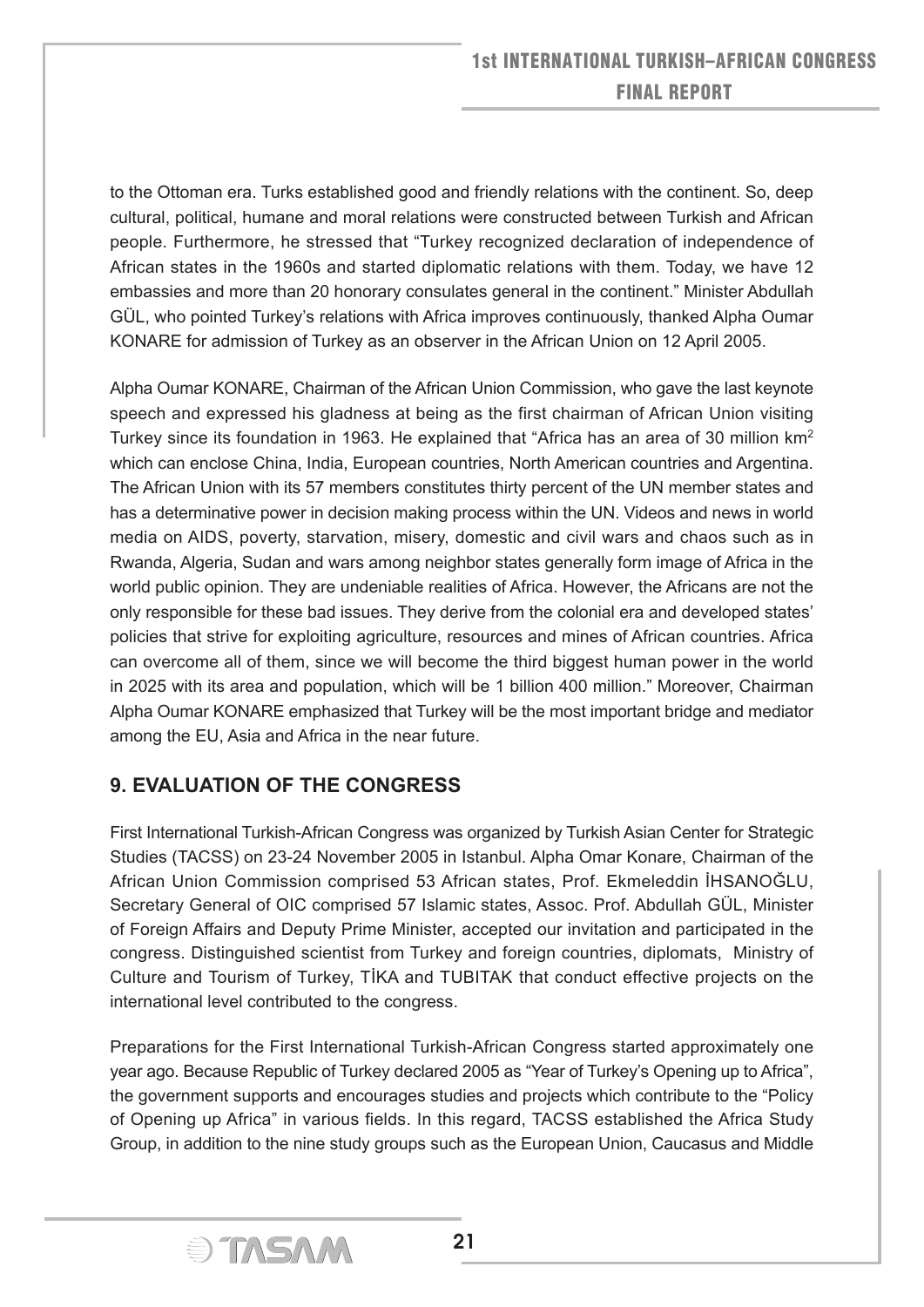East study groups. During this year, we published books and articles, commentaries in our website, and organized conferences and seminars about Africa, which is generally neglected in Turkey. Coincidence of the First International Turkish-African Congress and Turkey's policy about "Opening up to Africa" in 2005 makes a great contribution to this field.

In the evaluation of these presentations and discussion in the congress, we can say that First International Turkish-African Congress comprehended, explained and emphasized undeniable importance of Africa that has always been an important continent in the world history. Great states founded in Africa which hosted great civilizations in history affected the other continents. Turkish peoples' emergence and existence in the continent began in 9th century. Until the beginning of 20th century, Turks and native African peoples lived and constructed together a magnificent history in the continent. The economic, political, cultural, military and administrative relations and a common history covering more than one thousand year between Turkey and Africa and the continent's relations with outside world were weakened dramatically because of the European colonialism that founded colonies over the continent. We almost forgot the Africans, so the Africans did. Since its foundation, modern Republic of Turkey has become a model for the African countries and people who struggled for independence. Modern Turkish Republic became one of the states that recognized and supported newly founded independent African states in the second half of 20th century.

In the first session of First International Turkish-African Congress, a general view on the African history was presented and discussed. Especially, the Ottoman era and Turkish existence in Africa was emphasized. Importance and meaning of the Ottoman existence and era, that covered four centuries from the beginning of 1500s to the beginning of 1900s, for the African people was pointed. The Ottoman Empire's role in delay of the colonialism, which damaged greatly the continent, about four century in Africa, was expressed. In the light of the past experiences, it was comprehended that important and serious policies could and should be implemented for the future of Africa.

In the second session of First Internatıonal Turkish-African Congress, the process of independence of the African countries in the 1950s was emphasized. Also, problems and slow economic development of the African countries in the second half of 20th century was discussed. Especially, detailed information were presented and explained about integration schemes in Africa, the African Union and the other African organizations, and their goals and activities. In addition to these, contemporary international relations of the African states, investment opportunities in the continent, economic potential of the African countries, role and importance of foreign aids in economic development of the continent, security issue and recommendations about current problems were discussed and explained.

In the last session of the congress, political, economic and socio-cultural relations between Turkey and the African countries are examined and discussed.

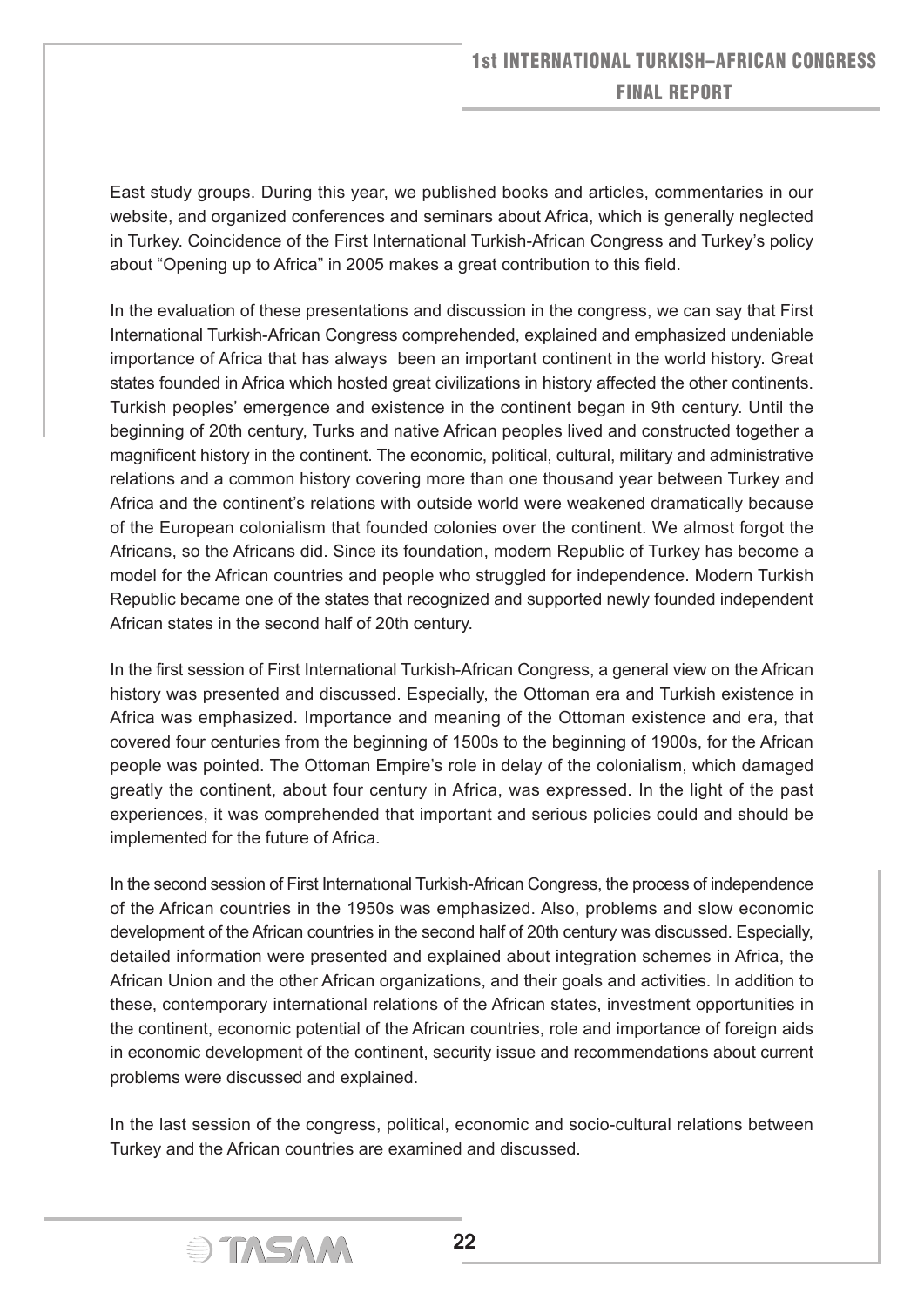As a result, we can say that, First Internatıonal Turkish-African Congress attained its objective: Thanks to the congress, Turkey's past experience about Africa was explained; importance and requirement of new, serious, useful and applicable policies and strategies for the future of Africa was emphasized. We believe that TACSS, by organizing First Internatıonal Turkish-African Congress, contributed and served to both Turkey, that declared 2005 "the Year of Opening up to Africa", and the African countries in planning and producing new policies and strategies for the future of Africa. This congress is the first congress about Africa in Turkey. We aim and desire to organize better and more comprehensive congresses about Africa in the future. Results and recommendation derived from the congress are as follows;

#### **10. RESULTS AND RECOMMENDATIONS**

**1.** We have already planned to restructure "Africa Study Group" as "Institution of Africa Studies" within TACSS and to organize International Turkish-African Congress every year in December. We will organize the Second International Turkish-African Congress on 13-14 December 2006. For this purpose, we want to cooperate with Turkish ministries, other official institutions and private entrepreneurs and representatives from private sector and civil society initiatives.

**2.** Among 53 African states, Turkey has embassies only in 12 African states and honorary consulates general in about 20 states. Diplomatic relations with the other African states are conducted through such existent embassies and consulates. China, South and North Korea and several European states have minimum 40 embassies in the continent. Thus, Turkey should increase number of embassies and consulates over the continent. The congress especially showed that Turkey should give priority in opening embassies and consulates in the states that play important roles in the continent such as Mali, and that have been damaged and isolated by intense civil wars and political anarchy, but have likelihood of great leap in near future such as Angola and Mozambique.

**3.** In order to increase relations with Turkey, the African Union gave Turkey status of observer state on 12 April 2005. In the congress, Alpha Oumar KONARE, Chairman of the African Union Commission, proposed to open a representative office of the African Union in Turkey.

**4.** It is known that advertisement of Turkey in the African countries and advertisement of the African countries in Turkey is not sufficient and satisfying. For this reason, the congress stated the necessity of mutual efforts on this theme should be started and developed. For this purpose, mutual cultural activities such as festivals in the field of cinema, music, and literature can and should be organized. Such activities will contribute to advertisement of both Turkey and Africa. In the congress, it was decided to organize an "Africa Week" in Turkey in the near future. This Project is backed by Alpha Oumar KONARE, Chairman of the African Union Commission.